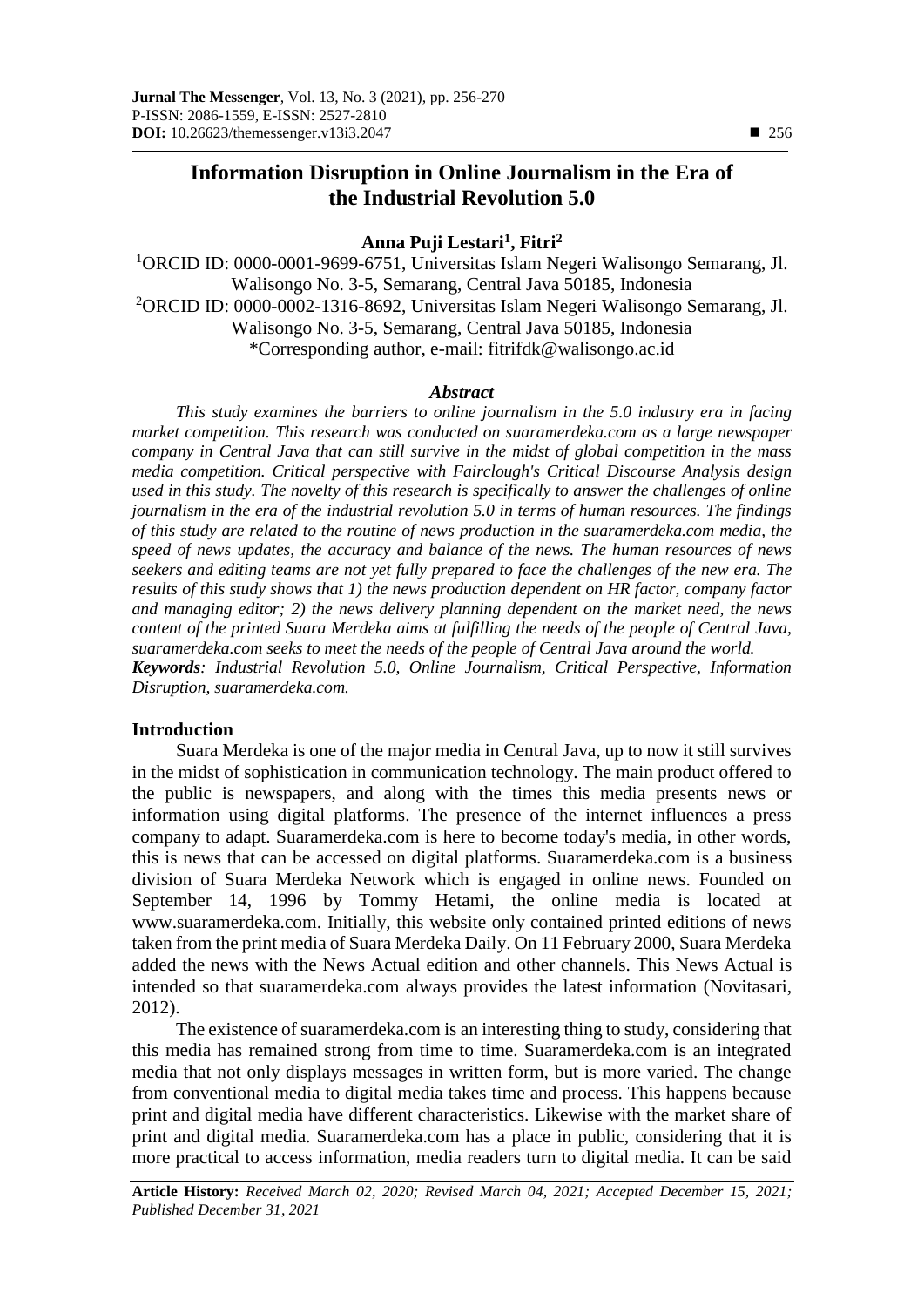that technological sophistication is unavoidable in the media industry, where technology is used to support journalism work. The movement of the era is now starting to be seen, it is no longer based on the 4.0 era but is now introduced to the 5.0 era.

There are several studies related to this study, including: *first*, the latest research on the industrial revolution 5.0 by Özdemir & Hekim (2018) entitled *"Birth of Industry 5.0: Making Sense of Big Data with Artificial Intelligence, The Internet of Things and Next-Generation Technology Policy."* The results of the study show that industrial revolution 5.0 is poised to leverage extreme automation and Big Data with security, innovative technology policies and responsible implementation science, made possible by 3D symmetry in innovation ecosystem design. When compared with the previous research, the research in this paper is relatively new. The novelty of this research is to specifically address the challenges of online journalism in the era of the industrial revolution 5.0 in terms of human resources.

*Second*, Supadiyanto's research (Supadiyanto, 2020) entitled: *"(Opportunities) Death of Newspaper Industry in Digital Age and Covid-19 Pandemic."* In this case, researcher explain newspaper industry is entering a state of emergency in Indonesia. The results of this research, the growth in the number of internet users has been extraordinary in the last 20 years. Signs of the newspaper era are over, strengthened by many newspaper companies turning to online media. The number of readers fell, the number of advertisers plummeted, number of copies narrowed, and the cost of producing newspapers became increasingly expensive to cause the closure of various newspaper companies. Rescue by attracting young readers and doing various innovations. Digital media can be a solution to the crisis.

*Third*, *"Print Media Newsroom Integration in Central Java (Study of Suara Merdeka and Jawa Pos Radar Semarang News towards Journalism Convergence)"* by Permatasari (2020). Conlclude that the media convergence of Suara Merdeka and Jawa Pos Radar Semarang (JPRS) is carried out in four important areas, namely Project Scope, Newsroom Management, Practicals Journalism, and Organizational Work. Based on the analysis conducted, this study concludes that Suara Merdeka and JPRS have not shown a clear Media Convergence Model. Ownership even though media and production infrastructure have implemented a full integration model but in journalistic practice and newsroom management still mostly implements cross-media and isolation coordination platforms.

*Fourth*, *"Artificial intelligence and sports journalism: Is it a sweeping change?"* by Yair Galily (Galily, 2018). The profession of journalism has come under scrutiny in the domain of sociology research, the journalism. Throughout this paper, the author have tried to inquire whether the recent introduction of automatically produced content is merely another evolutionary stage in the field of sport journalism, or whether it has triggered an insurrection, that will dissolve human journalists from the profession. Ultimately shaping a new order, one where artificial intelligence replaces human journalists. This paper argued that the question should not be a dichotomous one of whether (unavoidable) technological determinism is merely right or wrong, but a set of questions of degree, scope, and context.

*Fifth, "From the Print Press to Online Press: Contrains and Liberties of the Journalistic Discourse"* (Gavriliu (Mărgărit), 2012). This paper explained digital practice was born of new behaviours. This work aims to answer the questions mentioned by using the appearance of two Romanian national newspapers and their online counterpart's written versions for a week. In terms of journalistic discourse, there are certain gaps. This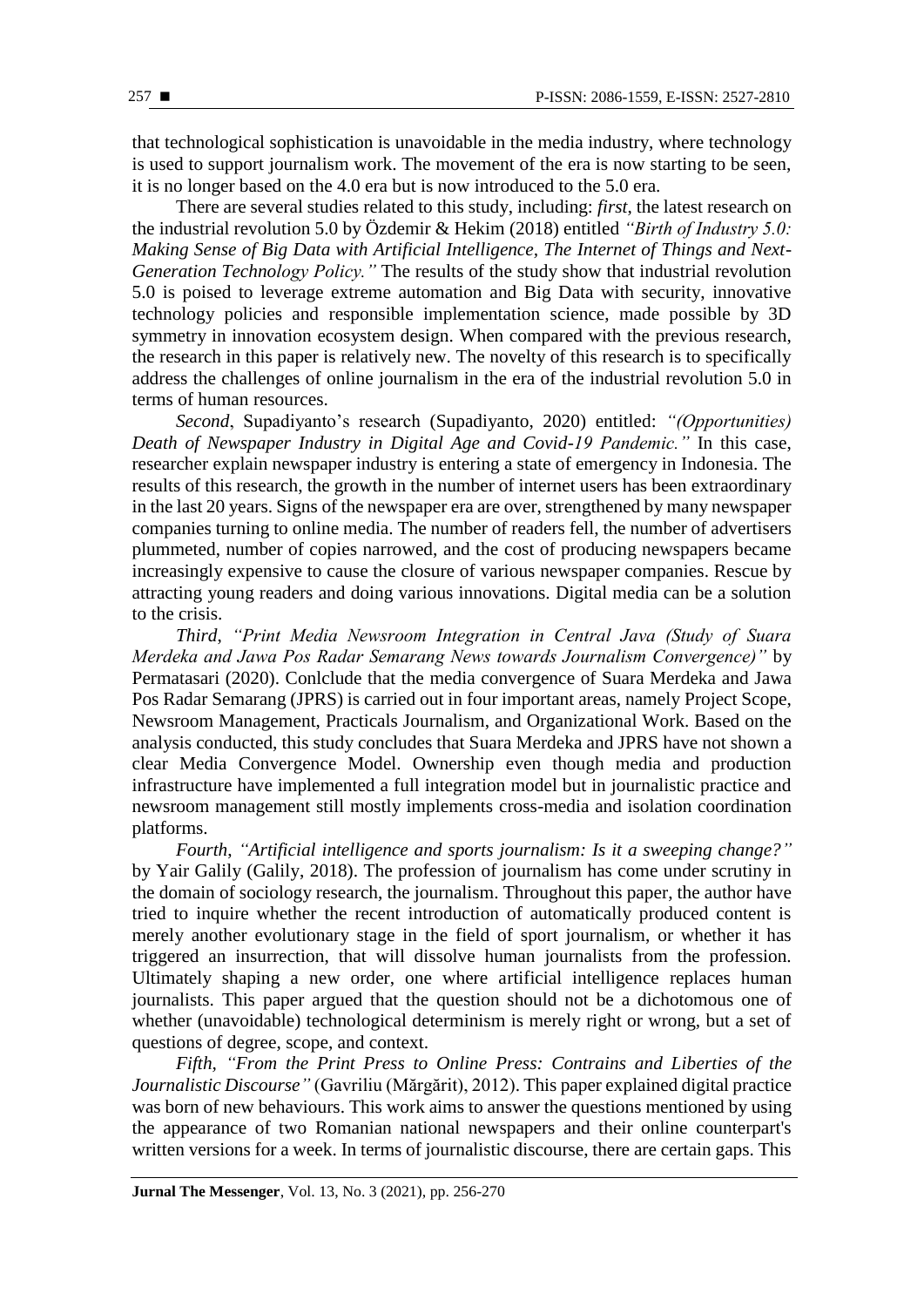study aims to highlight the changes in discourse and the transformations of journalistic language practices between the two types of media. As far as we know, his type of comparative study for the Romanian press has not yet been performed.

The explanation above can be concluded that the press industry has developed with the advent of digitization. The number of online media is now more than conventional media such as newspapers, magazines, radio and television. Chairman of the Indonesian Press Council, Yosep Adi Prasetyo noted that there were 47.000 media in Indonesia in 2018 (Ashari, 2019). In this case, the press media is starting to adapt to the industrial revolution 4.0 that utilizes the Internet (IoT), data, and artificial intelligence, as well as artificial intelligence. Now, the press is required to prepare for the entry of the 5.0 industrial revolution era. This industrial concept was created by Japan on January 21, 2019. The rapid development of technology, including the presence of robots with intelligence which is considered to be able to replace the role of humans, then lies behind the birth of Industry 5.0 which can be interpreted as a concept of a human-centered society (human-centered) and technology-based.

The industrial revolution 5.0 emphasizes the importance of human intelligence creating and utilizing artificial intelligence, not the other way around. In the world of journalism, the system of sending and broadcasting news via the internet is not a new thing. Moreover, almost all conventional newspapers have web pages and YouTube channels. In an era in which independent journalism is flourishing in social media and appears to be changing the world of journalism, it is important to understand and identify how the culture of online journalism differs from the features of traditional journalism (Laor & Galily, 2020). However, all of that was not enough. In the era of the industrial revolution 4.0, journalists are required to master all kinds of technologies that make the news reporting and writing process efficient. A journalist is required to be able to act as a news reporter, photo reporter, and also a video reporter at the same time.

However, in the era of industrial revolution 5.0, the position of communication technology as the key to development must be overturned and returned to the state that humans are actually the key to intelligence and technology is only a tool controlled by humans to achieve goals, not the other way around. Therefore, this study examines the obstacles for journalists to face the industrial revolution 5.0 and the gatekeeping process of mass media which still contains information disruption.

Furthermore, to accurately explain the disruption of information in the era of industrial revolution 5.0, the historical situatedness is explained regarding the development of online journalism and capitalism in Indonesia. Here are the seven most popular online news sites in Indonesia from the Alexa Traffic Rank in 2018. Alexa.com is a website that has tools to measure website popularity based on traffic and visitors. This data is obtained based on ranking by country which is calculated from the average daily visitors and page views from Indonesia in the last 1 month.

The *first* popular ranking is detik.com. Detik.com provides the latest & most complete news from Indonesia & around the world. Founded in 1998 and merged with Transmedia under CT Corp since August 2011. Unlike other popular news sites, detik.com is not from print media. The *second* popular ranking is kompas.com. In order to keep up with the development of the compass era, an online news site, namely kompas.com, was also created. Previously known as Kompas Cyber Media or Kompas Online. Founded in 1995, kompas.com was reborn in May 2008 by improving content and architecture.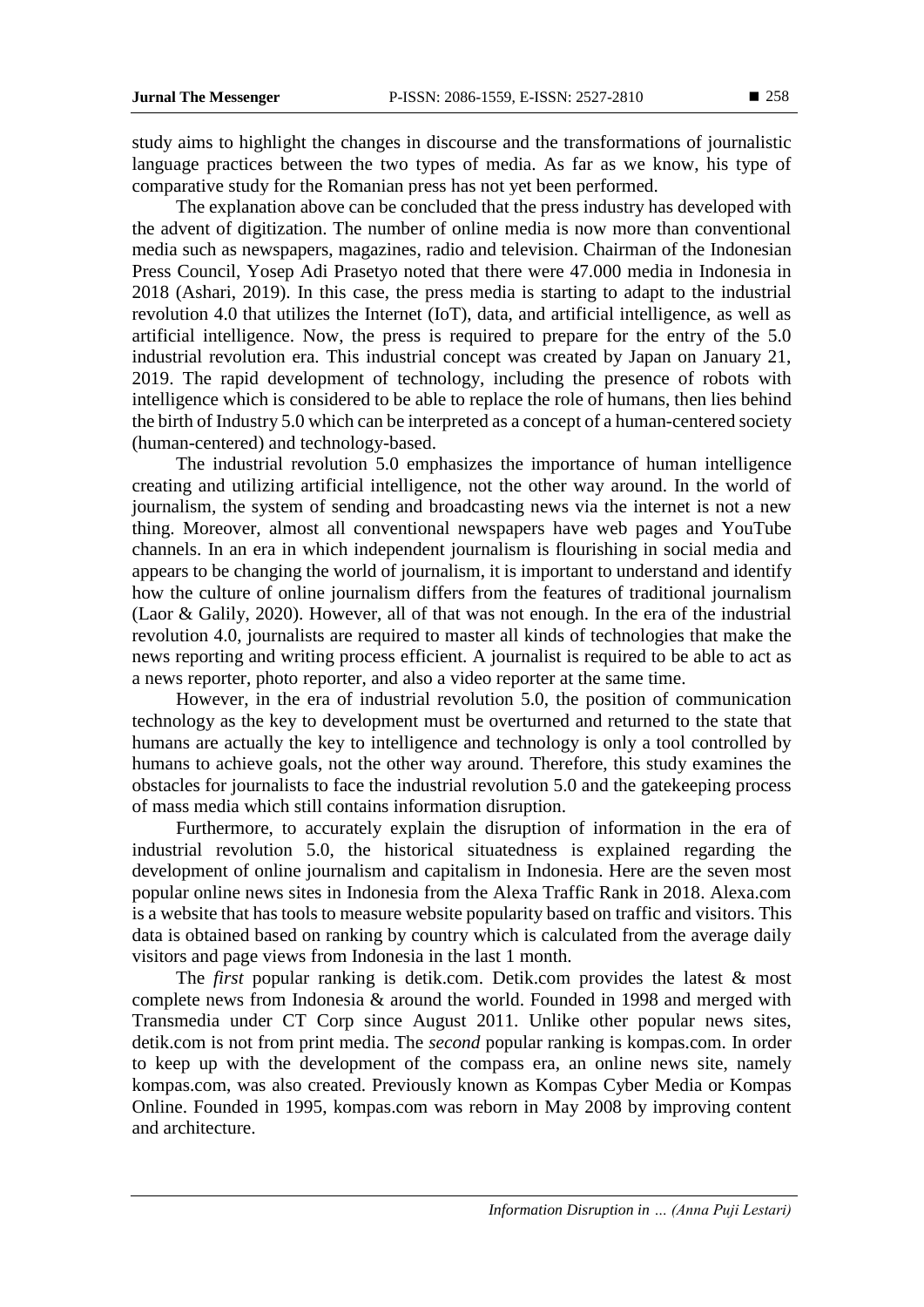The *third* most popular is tribunnews.com, an Indonesian online news site and the regional newspaper division of Kompas. This news site provides a wide range of local, national and international news. Tribunnews also provides a forum for the public to participate in sharing information or conveying ideas and empirical experiences that are beneficial to the life of the nation through two Tribunnews rubrics, namely Tribuners and Citizen Reporters.

The *fourth* popular ranking is republica.co. Indonesian. This site is an online version of the print media called Republika. Republika itself is a national newspaper that was born from the Muslim community in Indonesia. Republika premiered on January 4, 1993. The *fifth* popular ranking is okezone.com. This website was officially launched on March 1, 2007. This online portal is owned by PT Media Nusantara Citra (MNC), a company that also manages several other media businesses such as television, print media, and radio networks.

The *sixth* popular ranking is tempo.co. Tempo.co was founded in 1996 by Yusril Djalinus, Bambang Bujono, S. Prinka, and Saiful B. Ridwan under the name Tempointeraktif. Previously, PT Tempo Inti Media, Tbk. The weekly magazine Tempo was born which was persecuted twice during the New Order era. Next, the *seventh* is betweennews.com. This site is owned by the Public Company, Antara National News Agency (or abbreviated Perum LKBN Antara). Perum LKBN Antara is a BUMN assigned by the Government to cover and disseminate fast, accurate and important information throughout Indonesia and internationally.

Given that a country's political system influences media industry policies, this section explains the historical location of the development and capitalization of the media industry in Indonesia. The development of mass media in Indonesia basically reflects the transition from state regulation to market regulation (Hidayat, 2003). This is where the operation of the media industry is no longer based on state intervention but rather on the form of market mechanisms and is determined by market forces (Sunarto, 2009).

The indicator is the rupiah earned from cake advertisements by print media companies. Based on data from Nielsen Consumer and Media View 2017, total newspaper advertising revenue is still at IDR 21 trillion. If the details of advertising revenue, the following categories, Hotels and Restaurants still advertise in print media with a share of 97 percent, then the Health and Medicine category and the Shop/Shop Specialist category each have a high share of advertising in print media with 95%, followed by Category of Formal Education Institutions (89%). Meanwhile, the share of advertisements in print media in the Multivitamin and Supplement Category is 18 percent, and the Communication Tools and Services category is still 12 percent.

The presentation of the data aims to show the existence of a mass media capitalization crisis which is very appropriate to be studied from the point of view of political economy. This study uses a political-economic approach in analyzing the policies produced by a mass media company. The political-economic approach of the mass media sees the media in their influence on the economy. One way to understand the monopoly of media capitalism is to look at the dominance of capitalism in the world of communication politically and ideologically (Mufid, 2009).

When compared with the types of newspapers circulating in the market in the 1990s and those that emerged in the 1970s, there are striking differences. During the New Order, political alliances were put forward, and also access to information has been heavily controlled by the authorities (Kurnia et al., 2021). Whereas in the reform era until now,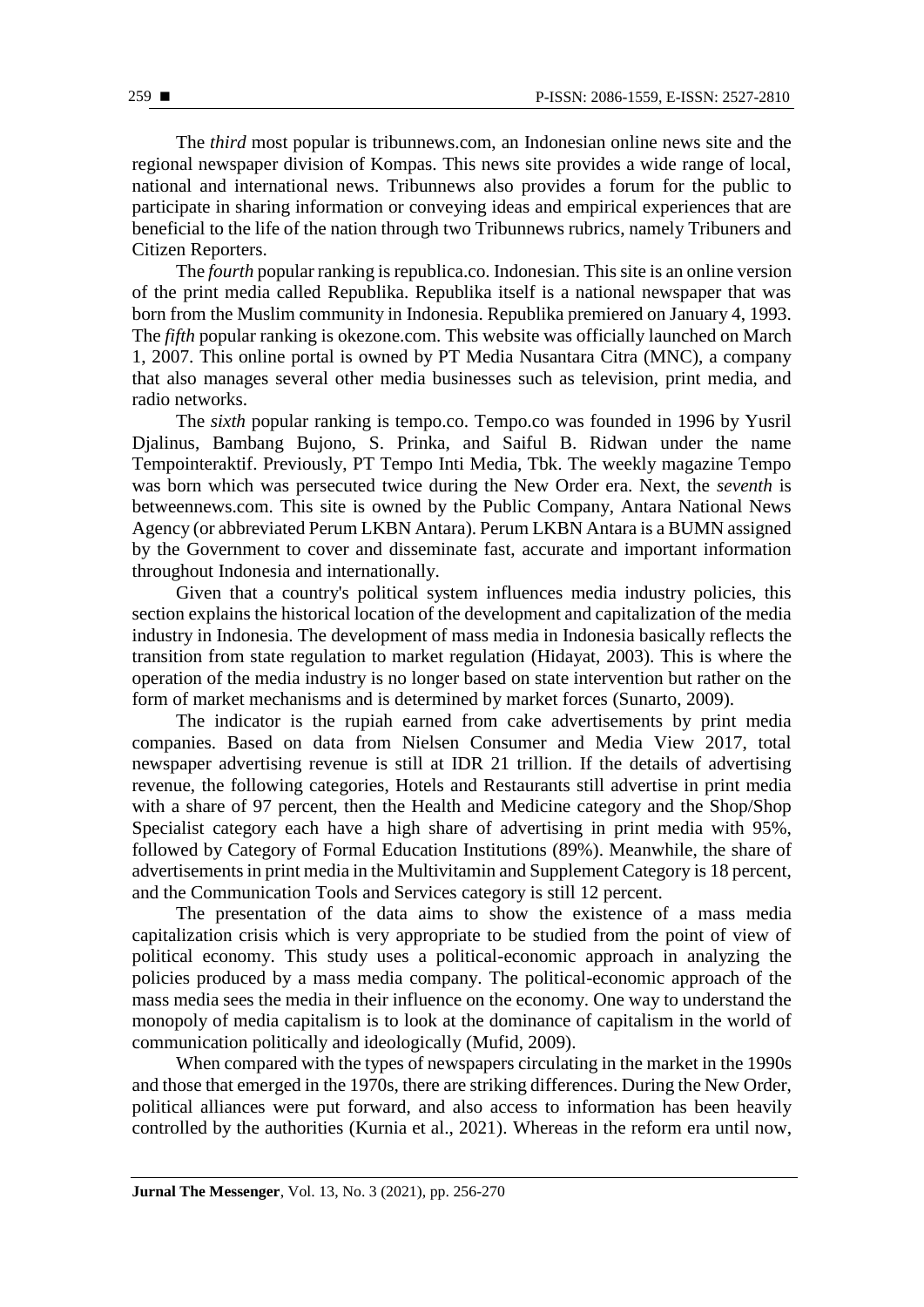the press has turned to business orientation and market sectors which are segmented based on the socio-economic conditions of the readers.

In the past (until the early 1970s), the press in Indonesia mainly functioned as a 'political media' linking editorial policies with segments of society with a particular political orientation, since the 1980s most of the media directed their products to the general public by crossing social boundaries, culture, and politics to reach the widest and attract many advertisers (Hidayat, 1999).

The capitalization of the media is allegedly due to the large number of businessmen who have entered the press industry since the Soeharto regime's leadership. These entrepreneurs have absolutely no knowledge and experience of journalism, they only know how to make a profit through the press business. In the era of President Soeharto (second president of the Republic of Indonesia), the press was in the era of state regulation because the press was used as a tool to strengthen the ruling regime. The government has intervened a lot, among others, by limiting the number of daily newspaper pages to a maximum of 32 pages, limiting the number of advertisements in daily newspapers, or limiting the newspapers that may be circulated (Armando, 2016).

Tamin in H. Cangara (2009) said If there is a press that makes harsh criticisms of the government, it will be immediately closed and the publication permit revoked In fact, the New Order regime was characterized by the habit of labeling parties who were not liked or considered to threaten the status quo, for example negative nicknames such as PKI, extreme left, extreme right, anti-Pancasila, subversive, bonek (Mulyana, 2005)

Regarding state regulations in the New Order era, 1965 was the worst period in the history of the independent Indonesian press. In February and March of that year, 29 newspapers were banned because they supported the Communist Party. Then, 46 of the 163 newspapers were closed because they were suspected of being related to or sympathizing with the PKI. Furthermore, in 1974 and 1978 there were mass clashes by the New Order government.

People are not satisfied with the action. The New Order government responded to public discontent that led to demonstrations on January 15, 1974 by revoking the licenses that had been issued (IP) and printing permits (PP) for several newspapers, including Nusantara, DailyWE, Indonesia Raya, Abadi, The Jakarta Times, Weekly Happy, Indonesian Youth, Weekly Express News Magazine, Guidelines (from Jakarta), Suluh News (Surabaya), Indonesian Students (Bandung), and Indonesia Pos (Ujung Pandang). Only two were allowed to reissue after overhauling and reducing their staff (Hill, 2011).

During the 1980s, a number of publications were closed one by one by the government, such as the Ekuin Journal, Expo, Sinar Harapan, Suara Pembaruan, and Prioritas. Then, in the 1990s the Monitor tabloid was banned, editor-in-chief Arswendo Atmowiloto was arrested. The reason is, Monitor has a questionnaire of people's opinions that put the Prophet Muhammad at number 11 on the list of popular people. The first popular person was President Suharto, the 10th popular person was Arswendo Atmowiloto. A number of Islamic activists want the tabloid banned and the editor-inchief sent to prison.

In 1994, the New Order government through the Minister of Information revoked the licenses of Tempo, Detik, and the Editor. The media was judged to have made a mistake by the New Order government for issuing various criticisms about the president's family business, human rights violations, defects in government administration, and including various other sharp criticisms (Hill, 2011).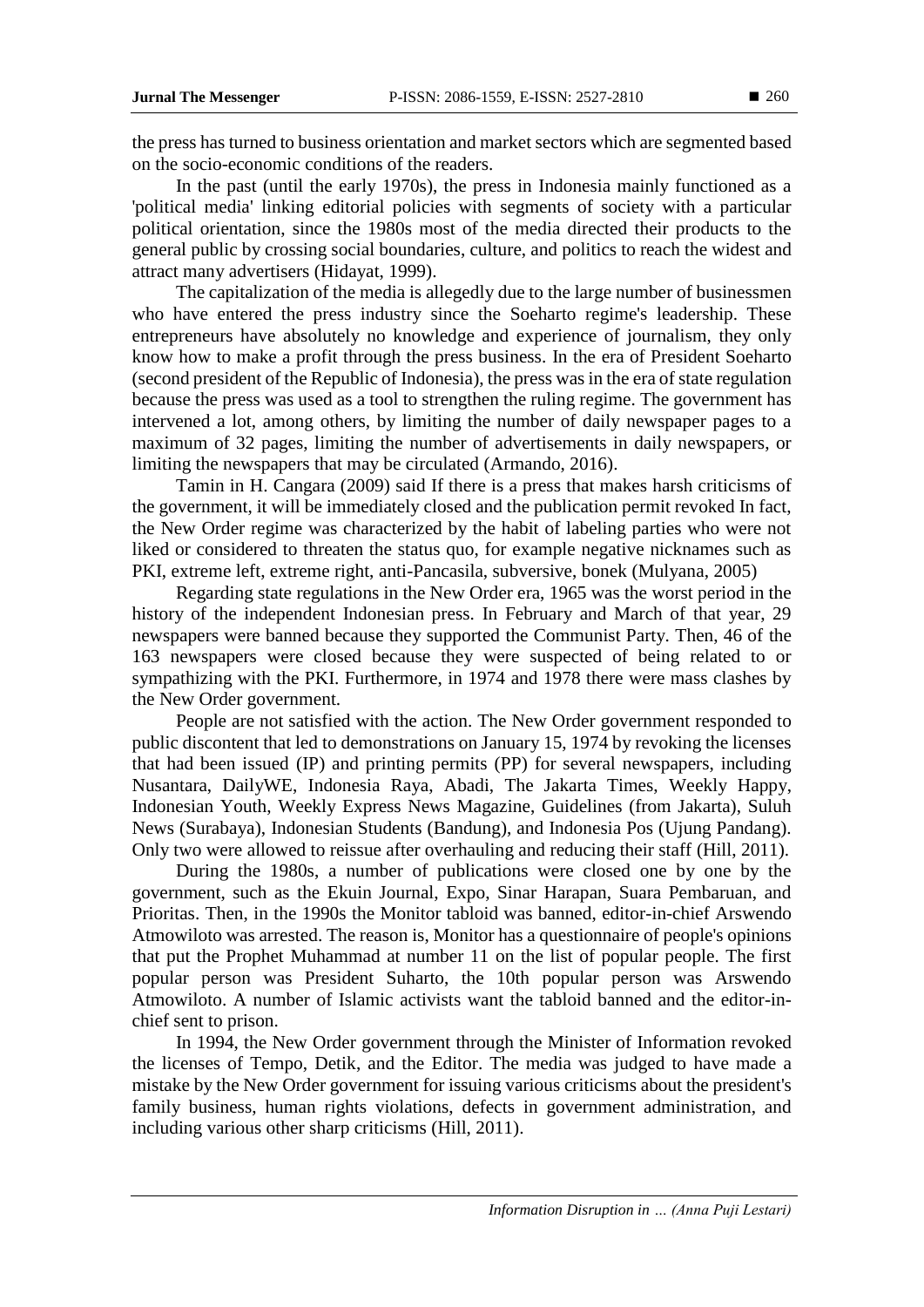The existence of the Minister of Information who held the authority for all press matters became a scourge for all press at that time. In addition, the authority is also in the hands of the Directorate General of Press and Graphic Development, which oversees press organizations to remain subservient to the government. The Ministry of Information also has a monopoly on the supply and distribution of various printing inks which are the basic ingredients of print media and regulates a series of production prerequisites (Hill, 2011). This control is really done to direct press information.

The New Order regime at that time implemented a system of control and censorship in the name of 'national unity' or 'development'. This regime often exercised strict control over all media to direct the information provided to the public in accordance with the wishes of the regime in power at that time. The New Order regime wanted all the news in the mass media to be about supporting the Suharto regime's policies.

In the period 1980-1990, a series of deregulations took place in the Indonesian economy which showed Indonesia's enthusiasm to further merge into the global market economy. Indonesia was then targeted by transnational investors. The government of President Soeharto then encouraged the growth of the consumptive middle and upper class society as a prerequisite for economic growth (Armando, 2016).

Business enthusiasm was responded to by the behavior of the domestic media. During this period, there was a strengthening of the commercialization process of the mass media, which was marked by the continued depoliticization of the press (the shift from the 'political press' to the 'business press'). In this case, the mass media, which initially prioritized political functions, gradually emerged as business fields that brought financial benefits to their owners (Armando, 2016).

The entry of media capitalization in Indonesia occurred since the mid-1980s, during the leadership of President Soeharto. At that time the kingdom of Media Indonesia Group/Surya Persindo emerged. This group provides an overview of someone who has no journalistic experience investing in the press industry. This press conglomerate is a big businessman in diversifying into regions with a clear investment strategy. One of the strategies undertaken by Acehnese entrepreneurs is to expand from the catering business to a publishing company by establishing PT Surya Persindo which produces Prioritas (Hill, 2011).

Actually, Surya Paloh's entry into the press industry is not the only one. There are a number of indigenous Indonesian businessmen who invest heavily in the press industry, for example Sutrisno Bachir from the Ika Muda business group. Then, a number of entrepreneurs flocked to the print media industry since the media boom of the 1980s. The Suharto family also entered the electronic (not printed) press industry by establishing RCTI, TPI, and SCTV. Then in 1989 there was a merger of the interests of the television media with prints made by members of the Suharto clan for profit motives. For example, Hardiyanti Rukmana published the Indonesian Women tabloid, she herself served as chairman and chairman of the publisher. This tabloid provides eight pages to load the TPI program. Automatically there is a relationship between the authorities and media entrepreneurs. For example, between Surya Paloh's Surya Persindo and Bambang Trihatmojo's Bimantara group (Hill, 2011).

The press in Indonesia today has indeed entered the industrial world. Advanced technology is used in the production process, both for printing and as editorial work aids, such as computers, and so on. The field of management and organization adapts to technological advances. Differentiation of tasks and roles in the organizational structure is carried out. The products produced collectively are organizational products, so press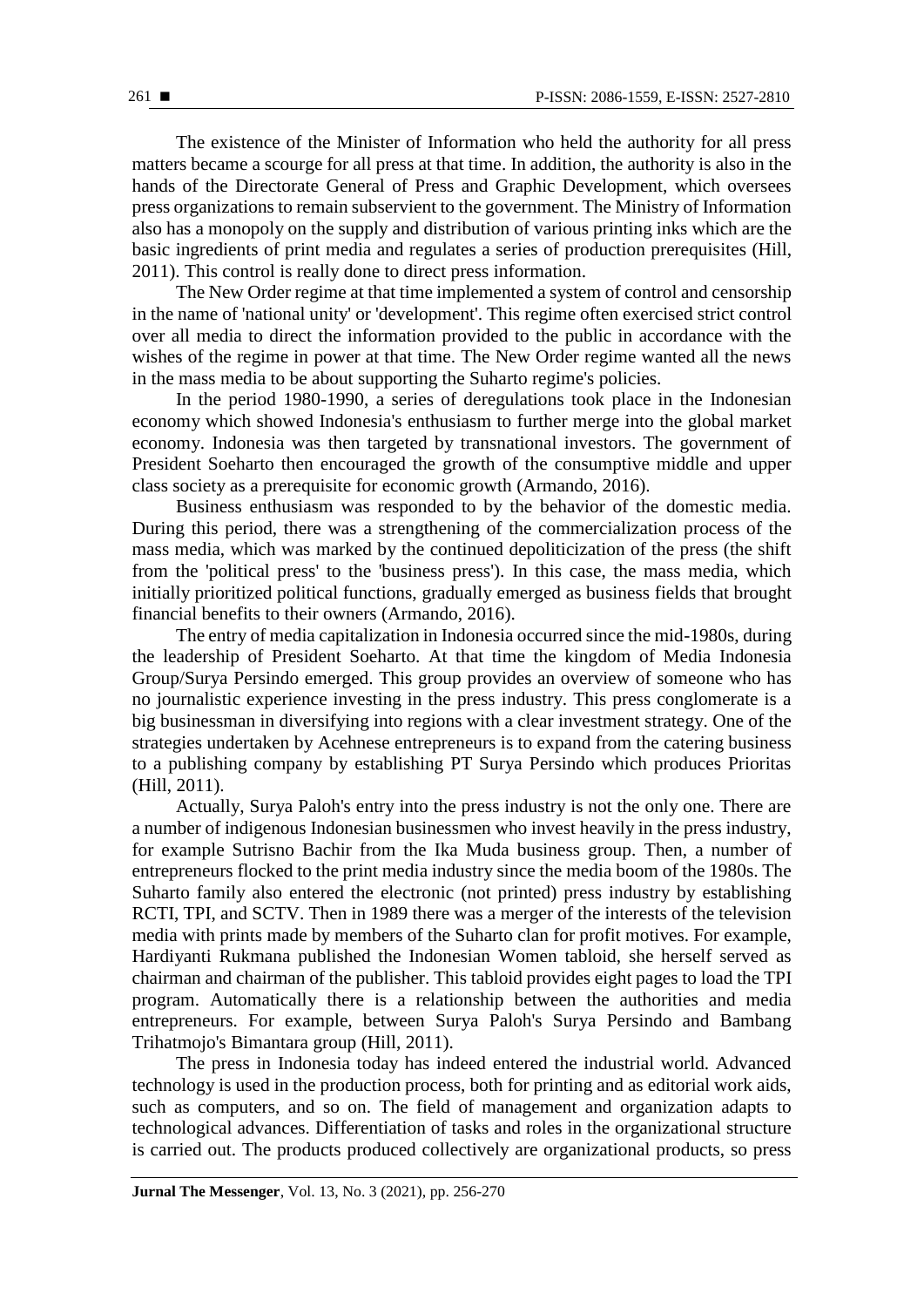publishing becomes an industrial activity. If we follow the spirit of progress that wants to make our country an industrialized country, of course this must be supported. However, this industrialization seems to really follow the capitalist system. Discourse about the consequences of capitalism in the media can not be separated from the media industry that develops between the starting point of the interests of society and the state before finally being squeezed between the siege of capital and power (Mufid, 2009).

## **Methods**

The type of research we use is the qualitative descriptive of critical perspective with Critical Discourse Analysis design. The study on discourse was also done at the meso level or Discourse Practice analysis. The analysis at this stage is the dimension related to the text/news production process. A news basically is produced through the production process of media texts, such as how the work patterns, the work charts and the routines in producing news (Fairclough, 2010). News is produced in specific ways, with routines and structured work patterns based on the reporters' reports in the field, or from news sources that will be written by editors and so on. For the distribution of text/news, it depends on the pattern and the type of text, and how the nature of the institutions inherent in the news.

Thus, the types and sources of primary data in this study were in-depth interviews with the Editor in Chief and Managing Editor as the controllers of the news production at suaramerdeka.com. While the types and the sources of the secondary data of this study were obtained from: (1) the observations of the worker interactions in daily situations at suaramerdeka.com for one week (February 26, 2018-March 4, 2018); (2) the written and visual documentation of the results of interactions among the actors at suaramerdeka.com; (3) the written and visual documentation related to the organizational system of suaramerdeka.com company. Then, data reduction will be conducted by using Spardley's data analysis technique. Spardley summarized the *'*Gradual Advance Research Flow' which consists of five principles, namely: (1) the researchers are encouraged to use only one technique of collecting data; (2) identifying the main steps in the technique, for example the 12 main steps in an ethnographic interview from Spardley; (3) each main steps is executed sequentially; (4) practice and exercise must always be done; (5) providing problem solving as social responsibility, not just science for science anymore (Spardley, 1997).

## **Results**

This session presents the research findings related to the news production routines at suaramerdeka.com, the speed of news update that precisely override the accuracy and the balance of the news, as well as the human resources of the news seekers which in fact have not been fully prepared for the industrial revolution 5.0. The results of this study refer to the concept of 'Gatekeeping on 5.0 Society adoption.' The term Gatekeeping is used as a metaphor to describe the selection process in the media work to broadcast news through the media 'door' to the digital platform of suaramerdeka.com. The idea of Gatekeeping theory is applied into decisions regarding the distribution and the marketing of the news products. In a broader sense, this idea refers to the power to give or to limit access to different voices in the society and often becomes a place of conflict (McQuail, 2011).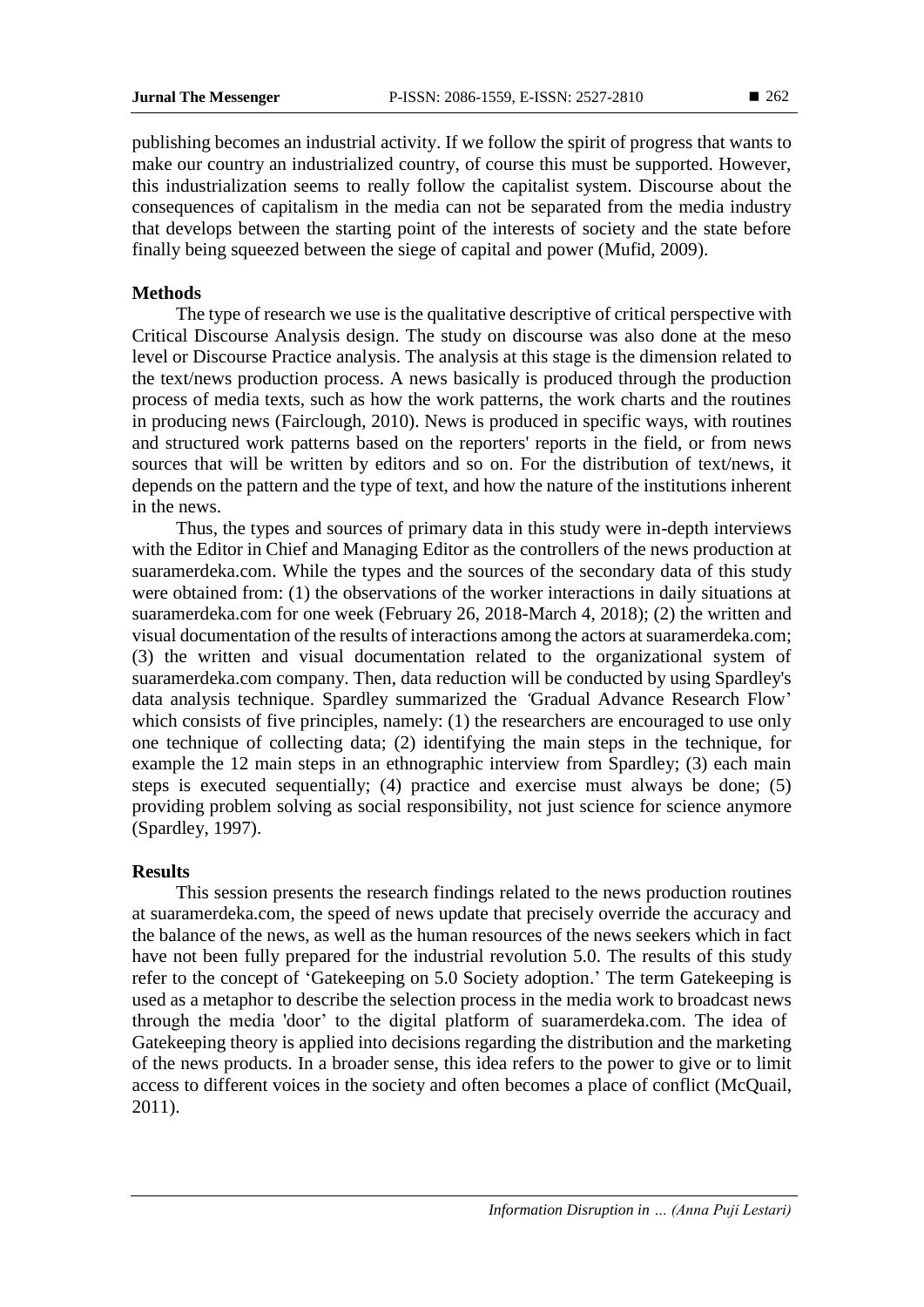The News Production Routine at suaramerdeka.com

The actual news editor at suaramerdeka.com acts as the editor. The editor consists of 8 people, each of whom works according to rheir work shift, not based on a trial or specialization. The actual news editor working per shif is five hours. Within 5 hours they are required to edit and upload 15 to 20 news to suaramerdeka.com site. While for the video editor at suaramerdeka.com, there are two people, each of whom is required to edit the videos sent by online journalists. Each video editors is required to edit and upload 3 to 5 videos every day.

Suaramerdeka.com reporters are five people. Each of them is required to send at least three news along with photos (images) of the events covered every day to Suaramerdeka.com. In addition, suaramerdeka.com reporters are required to send videos to the video editor to fill the SMTV channel. The technical news search for reporters at suaramerdeka.com is as follows: the reporters receive assignments from the office to cover an event and the reporters also look for the latest events, after the reporters find the latest events, the reporters look for the informants to be interviewed. After conducting the interview process, the reporters must immediately write it as news from the field (maximum 30 minutes), then send it at that time to the office email to be edited by the editors on duty.

When covering a particular event, at the time they arrive at the location of coverage the reporters initially records the moving images for the video so as not to miss the moment. Then, the reporters take photos and interview the informants. This is conducted so that the journalists can fulfill submitting video, photo, and news obligations. The news and photos must be sent as soon as possible, but it is different with the video recordings obtained. The large video recording files require the reporters to come to the office to hand them directly to the video editor on duty, usually in the afternoon.

As a comparison, the number of news sent by suaramerdeka.com and printed Suara Merdeka journalists is the same, namely minimally 3 news items per day along with photos. The difference is that the printed Suara Merdeka reporters do not need to record the video of the event they cover, suaramerdeka.com reporters are required to record the video of the event they cover to fill the SMTV channel. Suaramerdeka.com reporters are required to send the news they cover as soon as possible via email. One reporter whom the researchers met said that the informants whom they interview could be one, then directly written into the news. If they wanted the opinion of other informants, it can be used for the next news. Meanwhile the printed Suara Merdeka journalists are not required to send news as soon as possible so they can find other informants as a counterweight to be interviewed. Usually the printed Suara Merdeka reporters just wrote all the results of the coverage that they got in the afternoon. Suaramerdeka.com also has channel that has teenagers themes that has one special editor. The editor coordinates two journalists who specifically cover youth-themed news.

News Delivery Planning at suaramerdeka.com

I Nengah Segara Seni as Managing Editor explained that the existence of suaramerdeka.com is the strengthening of the printed Suara Merdeka. Setiawan Hendra Kelana as the Chief Editor also stated the same thing. The Chief Editor explained that suaramerdeka.com is a printed media-based online media as the following statement: "*So we are rather unique than the others. It means that we cannot escape from the printed newspaper itself, in the sense that we have to work together until later because online is leading then the printed newspaper won't be OK, or even the sales will decline and so on,*" said the chief editor.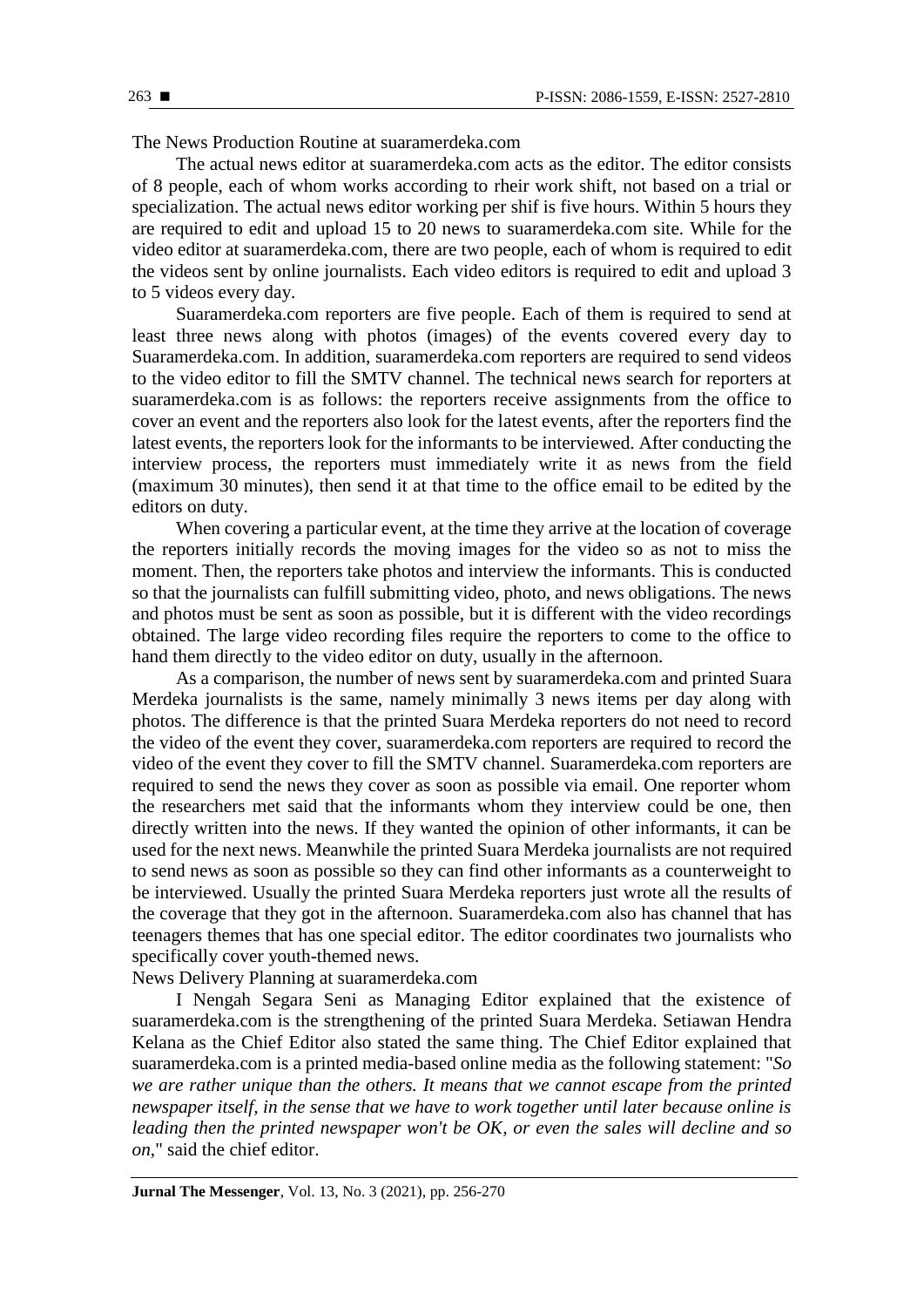The managing editor explained that the big concept of suaramerdeka.com was to make Central Java becomes national by making more news content about Central Java (more than 60 percent) than non-Central Java news content. *"Local (Central Java) news is more than 60 percent. We multiply the news on Central Java, because we have agreed that Central Java information is for Central Java people in Central Java and outside Central Java accessing suaramerdeka.com. Maybe now I haven't been able to fulfill that one hundred percent,"* he added.

Furthermore, the Managing Editor explained that it was impossible to compete with national online media because it would definitely lose, "*Because of this, it must be known that the national news must be detik.com, vivanews, Kompas, they are the king of media in Indonesia,"* said the managing editor.

Regarding the news content at suaramerdeka.com, the Managing Editor explained that the policies taken were very depend on the market needs. If the news content of the printed Suara Merdeka aims at fulfilling the needs of the people of Central Java, suaramerdeka.com is different. Suaramerdeka.com seeks to meet the needs of the people of Central Java around the world, "... *because the access is not just Central Java, Miss,*" said the managing editor. This, the managing editor continued, makes the approach to readers of printed Suara Merdeka and cyber is different, *"So when our approach to readers is different, the editorial policy must be different. Our policy in addressing the news is also different,"* explained the managing editor.

Furthermore, the managing editor explained that the news content of suaramerdeka.com adopted a number of news from printed Suara Merdeka, "*It could be one hundred percent (taking news from journalists of printed Suara Merdeka) because we are a group.*" In addition, suaramerdeka.com also has its own reporter, total 5 people. Each cyber reporters is required to deposit news 3 to 4 news every day, plus cyber reporters are also required to deposit video images on the news they cover as material to be uploaded to the SMTV channel.

In cyber journalism, the term channel is the same as the rubric in the printed newspaper. The managing editor explained that the concept of printed media only issued once a day so that cyber took advantage of the time space to broadcast the news as soon as possible.

The managing editor also explained that the existence of E-paper channels which published digital versions of printed newspapers did not reduce the sales of printed newspapers because it was intended for overseas readers, "*For overseas readers it is not a problem*", he said. Furthermore, the Editor in Chief of suaramerdeka.com also explained the same thing as the managing editor that the news broadcasted on suaramerdeka.com was mostly news from the reporters of Suara Merdeka printed media.

Regarding the assignment of printed journalists, Editor-in-Chief explained that the printed reporters were assigned by the editors at pronted Suara Merdeka. The explanation is as follows: "*... because there is online media that must be managed as well, besides sending the news to the editorial of the newspaper, they also previously sent them to online media. I also have several reporters but they only exist in Semarang. So to search for the news is not all directly from me (command). Because in Semarang I have five reporters, each of whom already has their respective main task areas. There are those in the provincial government, some in Central Java DPD and politics, then there are those in the Semarang City Government and the DPRD in Semarang City, there are those that cover the economy, then crime, and sports."*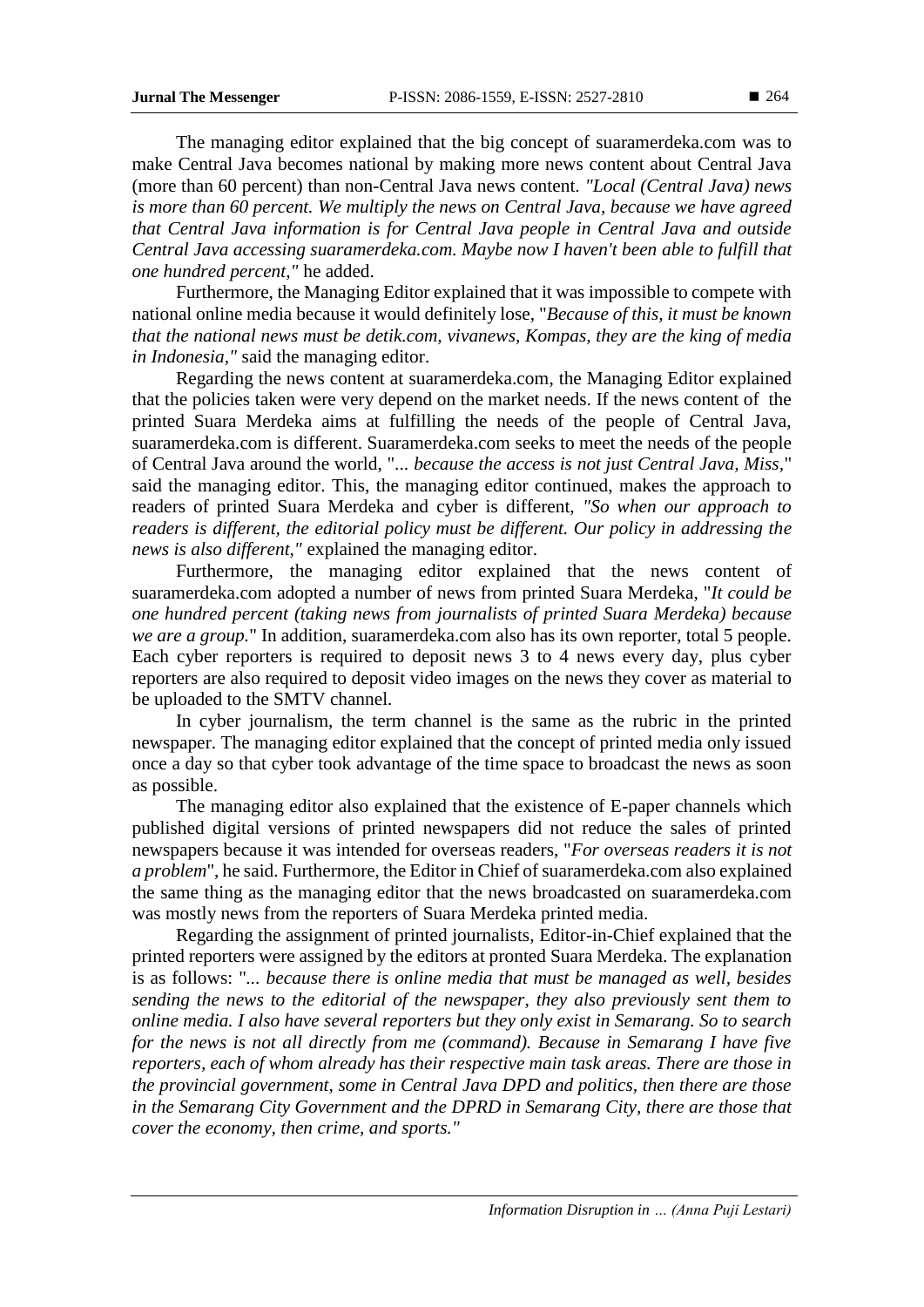While regarding the selection of news to be broadcasred, the editor explained that he as the editor chose the news from the printed journalist to be adapted to the style of the online news language that must be more concise and compact. Whereas the news from cyber reporters is prioritized to be displayed on suaramerdeka.com site. Each printed and cyber reporter sends the news via e-mail to the email address of suaramerdeka.com office so that it can be accessed by editors to be edited immediately and then displayed on suaramerdeka.com site.

In this regard, the editor in chief explained that the average mindset of printed journalists is still writing for printed media so it must be changed into online version before it is broadcasted to suaramerdeka.com. The editor in chief explained that this was understandable because not all printed journalists could write in an online style because of limited time and running news that had to be fast.

In addition, the Editor in Chief explained that at suaramerdeka.com the term desk is not known as a term often present in printed media. At suaramerdeka.com, they only know about coverage division. Regarding the news search process by reporters, Editorin-Chief explained that journalists had their own initiative to search for the news. However, he also stated that there were times he assigned reporters to cover certain events. Online media is closely related to the quantity of news, the editor in chief targets in 24 hours minimally airing 200 news on suaramerdeka.com site with 8 editors who handle editing and broadcasting. The policy is done because if the news broadcasted is less than 200, it cannot be detected by the Google search engine. In addition, the Editor in Chief also plans (not yet realized) to increase the quantity of news broadcasts to 250 up to 300 news each day with the addition of the editor.

Furthermore, the Editor in Chief explained that in order to be read by Google, the writing of the title and the news terrace (lead) must also be made different from other online media news narratives that have been broadcasted first. This is done because the editor in chief hopes that suaramerdeka.com is in the first rank of search engines and in the future he wants suaramerdeka.com to become a reference newspaper in Central Java for the readers who want to know the latest news.

Regarding the quantity of news, the editor stated that on average the news from cyber reporters would be published because in 24 hours a lot of news were needed to be published. When examined, of course this system has a weakness when pursuing quantity without considering the quality. Because, a lot of news on suaramerdeka.com, especially the news of rape has not touched the news balance (cover both side) so that it cannot be said to have fulfilled verification. Based on the Guidelines for cyber media coverage, it is stated that in principle each news must be through verification. On the news that can harm other parties (news of rape), requires verification on the same news to fulfill the principle of accuracy and balance.

The Managing Editor explained that suaramerdeka.com sought to follow the market's wishes. The implication, he explained, was that the policies presented at suaramerdeka.com were market demands, as the following explaination,

*"Suaramerdeka.com is a translation of the demands of our market. So if in the newspaper the term rubrication is not our real desire, it is the demand of our readers, want this, want that, that's why we open it in the form of a channel on .com."* Market oriented or market orientation weakness is that if applied in mass media companies, it will result in obscuring the objectivity of the news.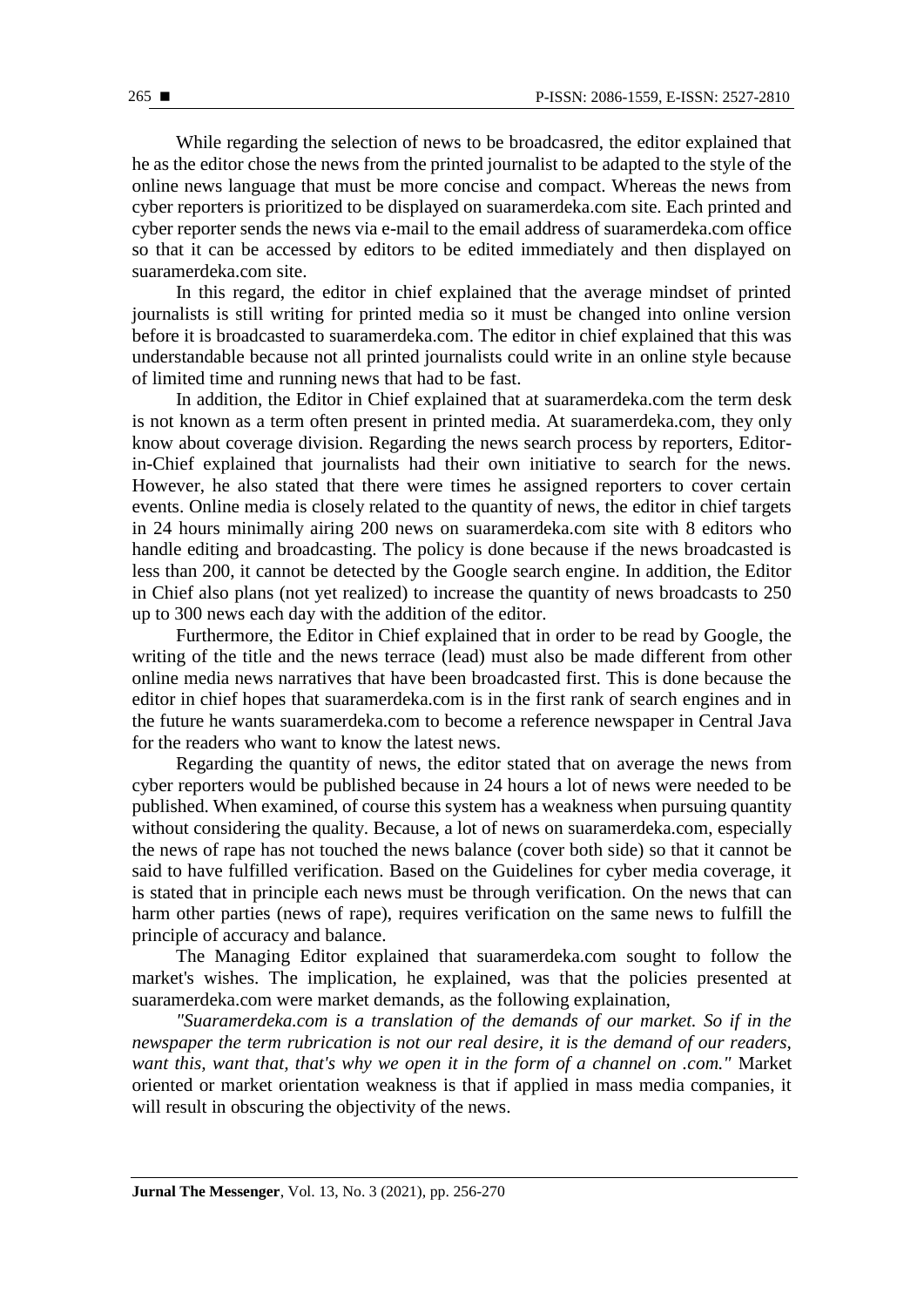Disruption Information Pattern Adoption Process of suaramerdeka.com.

Suaramerdeka.com journalists cover the news based on their own initiatives (looking for an update event on the field) and based on the assignments given by the Editor in Chief, Editor on duty and the editor. The editor receives the news submissions obtained by suaramerdeka.com and printed Suara Merdeka journalists, then edits them and there was a process of enriching the news by the editor. The news from suaramerdeka.com journalists are prioritized airing. Suaramerdeka.com reporters are required to send news of at least 3 every day. As for printed journalists, the editor in chief explained that he could not give order to printed journalists. However, the printed reporters had the awareness of sending news to suaramerdeka.com both the regional and national news. Furthermore, the news aired on the site of suaramerdeka.com. The readers of suaramerdeka.com target the Central Java community throughout the world.

Next, the Editor in Chief and the Managing Editor monitor the news that have been aired, if there is news that is felt to be 'improper,' then an evaluation process is conducted and addressed to the editor. News informants, Central Java community culture, advertisers, and market orientation set by the CEO of Suara Merdeka group helped shape the editorial policy of suaramerdeka.com.





## **Discussion**

Disruption communication on online journalism era in industrial revolution 5.0 due to capitalization media. Capitalization and interconnected media industries then form into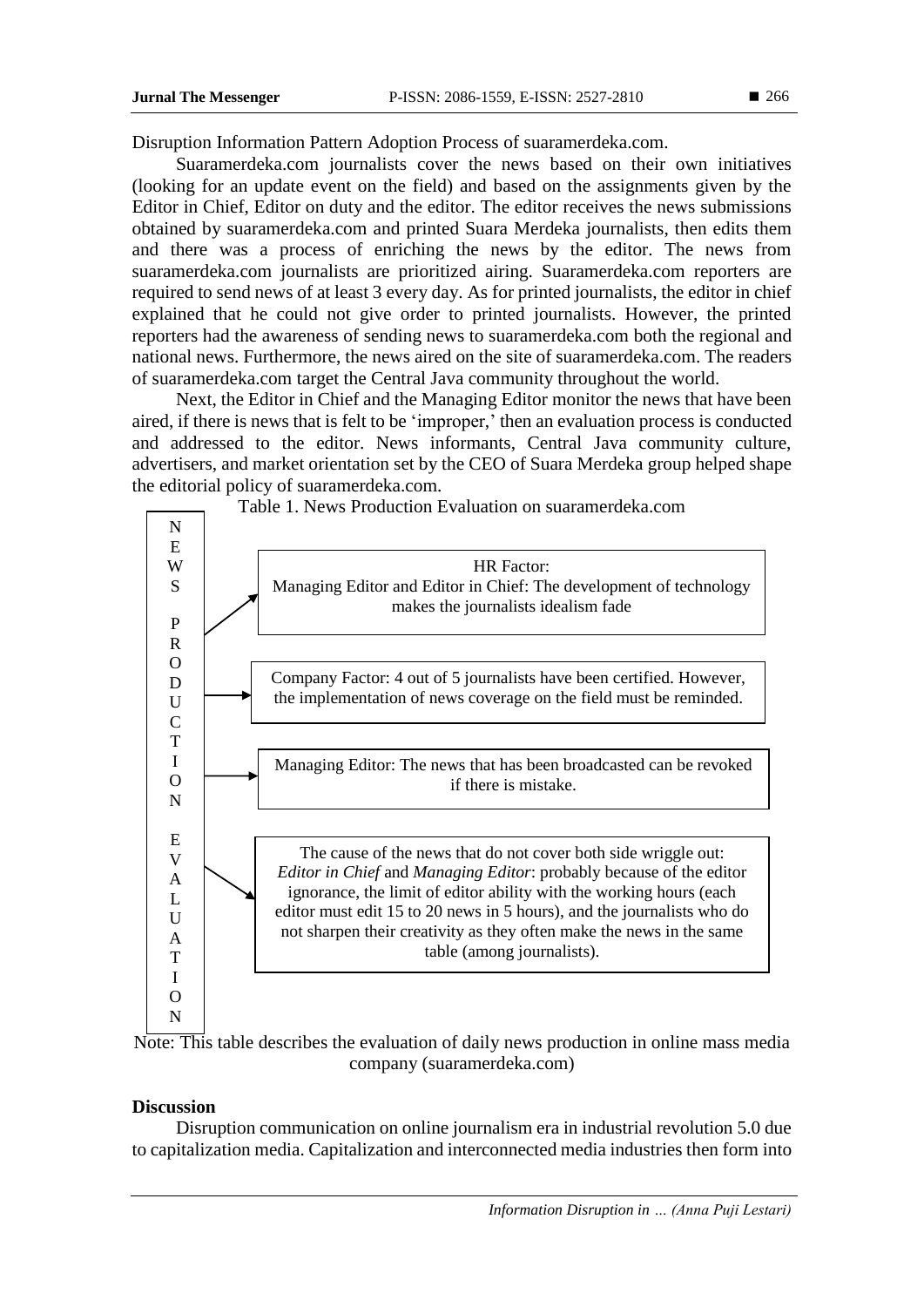several categories. There are six categories or typologies of identifiable printed mass media, all of which appear to overlap each other.

The *first* category, is a series of large-scale empires which are driven by a number of established newspapers (which initially formed political alliances), especially Kompas and Suara Pembaruan. Now the two newspapers focus on newspaper production as profitable commodity rather than as mouthpiece of political movements from certain religious groups. Because of the middle and upper class readers, the newspapers are seen as qualified newspapers. The *second* category is professional business ventures that are apolitically driven by markets such as Jawa Pos and Media Indonesia. A new set of 'business' and 'economy' newspapers that emerged after 1985 such as *Bisnis Indonesia* and *Neraca* fall into this category.

The *third* category is the 'struggling press' which managed to survive like Merdeka. The *fourth* category is pro-government or pro-military newspapers such as Suara Karya, Angkatan Bersenjata, Berita Yudha, and Pelita. The *fifth* category is small-scale and circulation newspapers which automatically have small capital. They are regional newspapers that do not belong to the empire press. They try hard to stay on the market. The *sixth* category is sensational entertainment press like Pos Kota with lower class market share (Hill, 2011).

Suara Merdeka is in the second category press. Suara Merdeka is one of the major newspapers in the New Order era which at the beginning of its publication reached circulation of up to 170.700 copies (Hill, 2011). When the reform movement succeeded in overthrowing the New Order government, even SIUPP was no longer needed. This happened during the administration of President BJ Habibie. Furthermore, during the next administration era, with KH Abdurrachman Wahid as the president, not only was the SIUPP closed, the Ministry of Information was dissolved, and the Ministry of Social Affairs was removed from the composition of the cabinet (Wardhana, 2013).

The dissolution of the Ministry of Information and the Ministry of Social Affairs in Gus Dur's cabinet is indeed a monumental step taken by Gus Dur in connection with media freedom, or democratization in general (Wardhana, 2013). However, the freedom of the press offered by Gus Dur also seemed to have caused him bitter experiences. President Abdurrahman Wahid, who supported press freedom, when he was president he complained about the press which twisted his words a lot (Cangara, 2009). The many words of President Abdurrahman Wahid twisted by the press could be the proof that the media performed its functions not based on the logic of truth, but the economic logic. Although the freedom of the press provided by the government was so extensive due to the reform, however it had not been able to give birth to the aspiring civil society. The Press Council acknowledged that there was no good understanding on the freedom and independence of the press (Cangara, 2009).

Another example, based on the confession of a journalist in a newspaper in Semarang who did not want to be named said that the intervention of the media from the internal editorial causes the issuance of an information becoming not objective (Pratono, 2014). Politics of newsroom is also influenced by the fact that the media is actually not a sterile space from various interests (Adhiarso et al., 2018). The reality of the media is not always the same and congruent with public reality, because the news can be constructed by various interests, both from outside the media and within the media itself (Machmud, 2016). In line with this, according to Bantz, there are five things that encourage high atmosphere of contestation in newsroom, namely the tendency of journalists to always be suspicious and alert to external sources, the conflict between professional norms and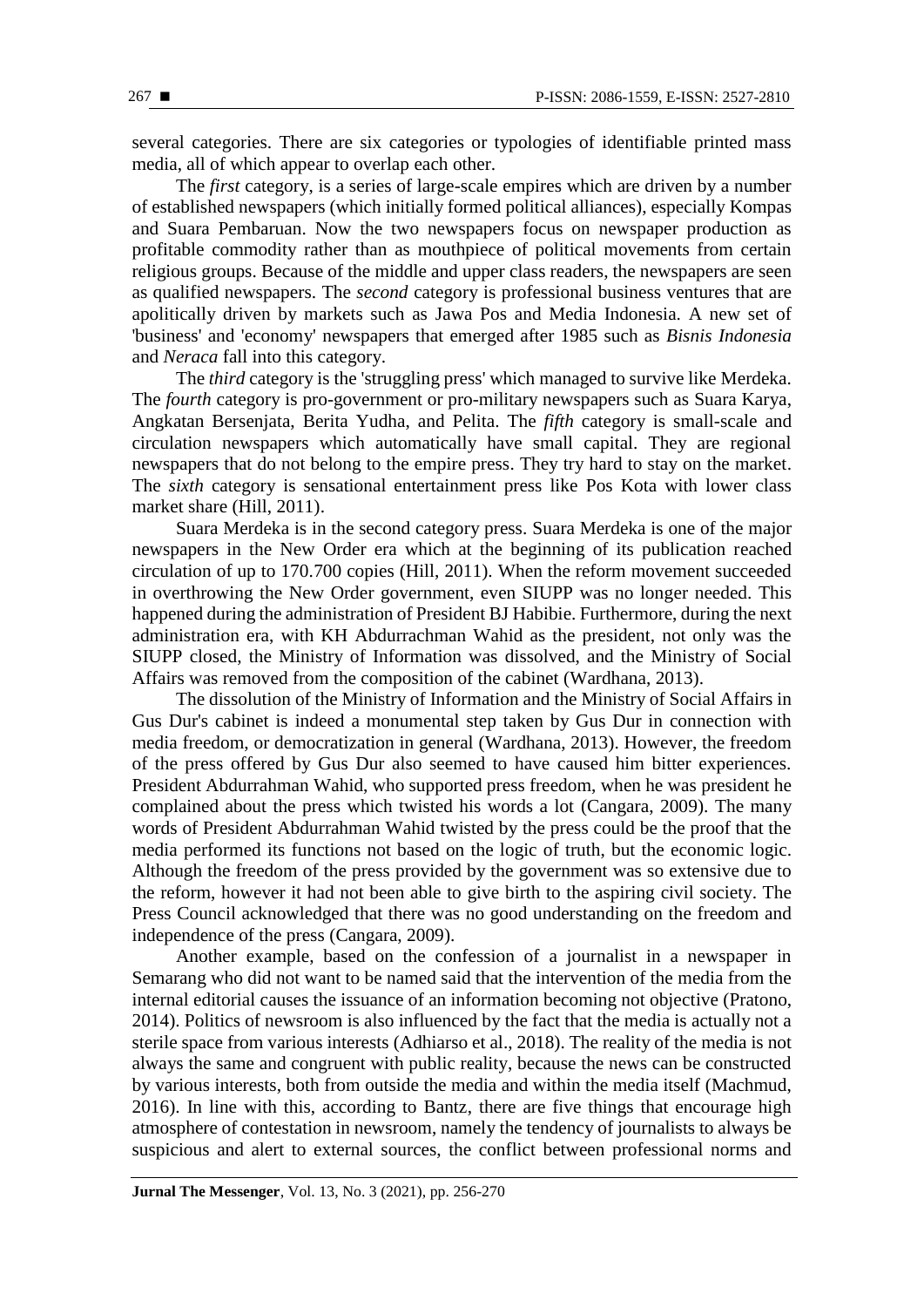business and entertainment norms, news competition among any same media, and the notion that news content always considers that conflict is important (Ishadi, 2014).

From the explanation above, it can be seen that at this time mass media perform their production more based on economic logic. Economic codes enter and increasingly get an important role. At this point, the practices of media business will be colored by the concentration and commercialization of the media, and simultaneously the media is always prone to violations of media ethics. Commercialization is detrimental to society because it cannot guarantee the freedom of the press and its integrity in realizing the truth. In fact, the commercialization of the media is able to threaten press autonomy especially in a political system that is inconsistent and colluding with the market (Cho, 2006).

Another possibility, free understanding of state control will also open up the dominance of commercial logic entirely to the practice of mass media. When the media consolidates with the ruling party or the dominant group, the result is not journalistic discipline. Instead, the collaboration between power and money will actually endanger the development of healthy journalism practices (Lee, 2001). The practice of journalism is increasingly widespread with technological developments. As technology develops, the printed media readers also use the Internet in their daily life which causes a high frequency of internet usage among the printed media readers. News platforms, or journalistic knowledge platforms, support computational journalism through integrated content and software components that support all stages of news production (Berven et al., 2020).

Nielsen Media Research data stated that the frequency reached 86%, which is above the average of 61%. As many as 65% of printed media readers access the internet via Smartphone and spend almost 3 hours of time with the Internet every day. Thus, the development of printed mass media must be synergy with the existence of the internet to support the distribution of information to the public. Journalism is challenged by digitalisation and social media, resulting in lower subscription numbers and reduced advertising income. Information and communication techniques (ICT) offer new opportunities (Berven et al., 2020). Also, from the perspective of human interest journalism, which is guided by commercial logic and oriented to readers as consumers, the media is seen as having the capacity to sell consumers to advertising organizations (Lica, 2013)

Discussing suaramerdeka.com from the description above, there are several things that need to be underlined for further study. Technological sophistication does not only have a positive impact on supporting reporting in journalistic work, such as the speed of news access, the amount of information presented or generating financial benefits. On the other hand, the impact of this technology can erode the potential of editors and journalists in carrying out their journalistic duties. We can find this in news that does not practice the element of cover both sides or balance. It is questionable why this could happen, the case could be due to internal and external factors. In terms of human resources managers because of ignorance, and working hours affect productivity. While external factors, digital media with its fast-paced characteristics demand timeliness.

Weaknesses that arise from technological sophistication in media work, media practitioners should pay more attention. Media convergence demands human resources to learn and work harder. This will be directly proportional to the work produced. The quality of the work will be seen if human resources are also prepared to face the industrial revolution, and vice versa. Human resources here are not only journalists as news makers, but also editors and editors or all parties involved in journalistic practices in the media.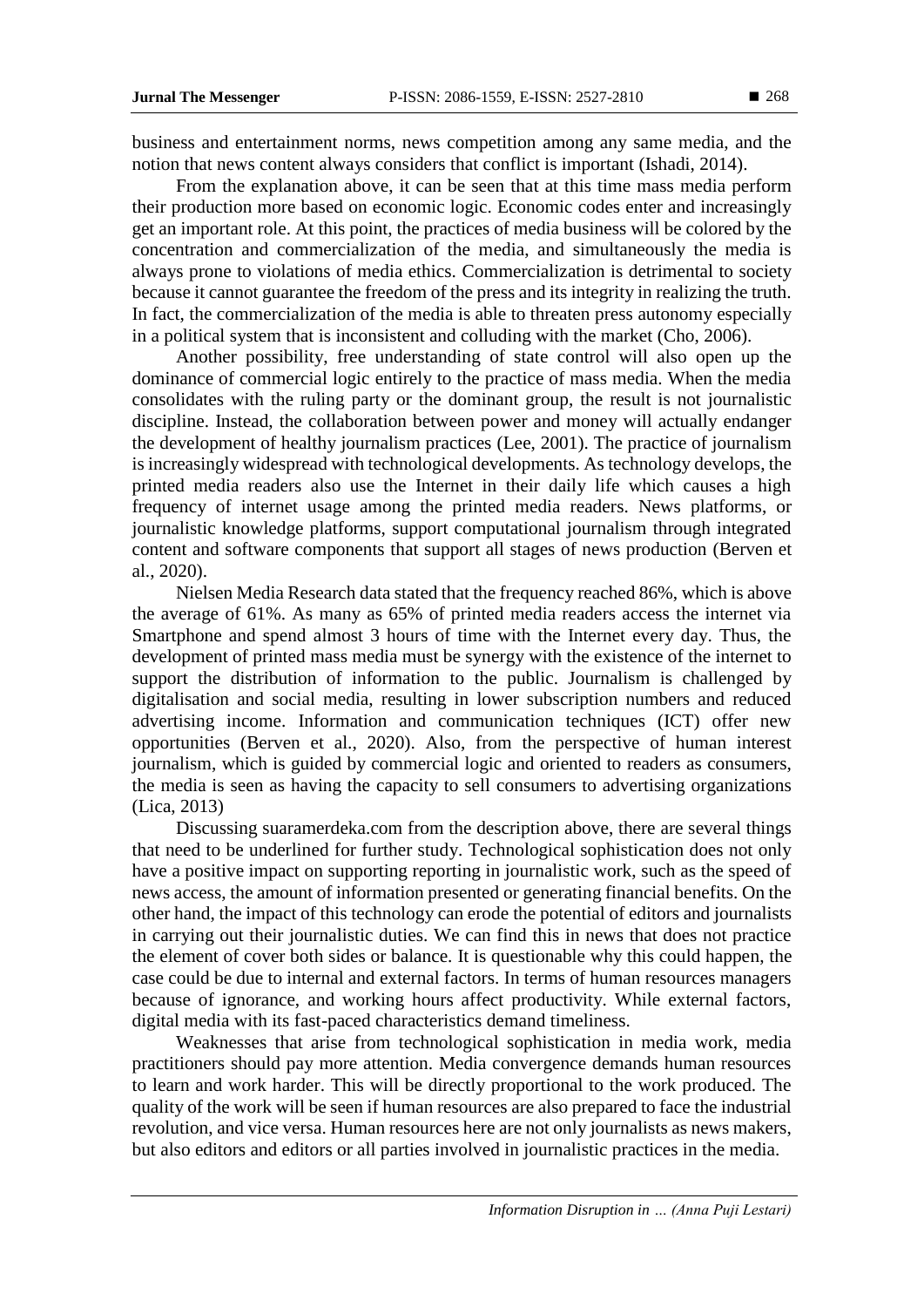#### **Conclusion**

The practice of journalism is growing along with the sophistication of technology. The shift from conventional media to converged media with digital platforms is something that cannot be avoided by the press. It is no longer a lifestyle but the demands and needs for the fulfillment of information. Artificial intelligence in the era of industrial revolution 5.0 has an impact on the media, especially suaramerdeka.com which is the major media in Central Java, adapting and innovating according to the times, so that it can be accepted by the public. In practice, technology has a positive impact, related to news that is presented faster, more news. But on the other hand, with existing technology, the quality of news should be reviewed regarding accuracy and objectivity. In addition, in terms of human resources, readiness to face the industrial revolution needs to be well prepared, because it takes time and a process to become a reliable human resource, in addition to journalistic skills that need to be honed, mastery of technology needs to be improved. The urgent prospects for further research are how they relate to integrated journalism based on multiplatform, not only discuss the characteristics of the media and journalists, but also the challenges of era 5.0 viewed from communication, social, even economic point of view.

#### **Conflict of Interest**

We certify that there is no conflict of interest with any financial, personal, or other relationships with other people or organization related to the material discussed in the manuscript.

## **Acknowledgements**

Researchers would like thank to the Editor in Chief and Managing Editor of suaramerdeka.com who are willing to be interviewed in this study, and also thank to authors of various references that researcher quoted.

#### **References**

- Adhiarso, D. S., Utari, P., & Hastjarjo, S. (2018). The Influence of News Construction and Netizen Response to the Hoax News in Online Media. *Jurnal The Messenger*, *10*(2), 162–173. https://doi.org/http://dx.doi.org/10.26623/themessenger.v10i2.782
- Armando, A. (2016). *Televisi Indonesia di Bawah Kapitalisme Global*. PT Kompas Media Nusantara.
- Ashari, M. (2019). Jurnalisme Digital: Dari Pengumpulan Informasi Sampai Penyebaran Pesan. *Inter Komunika: Jurnal Komunikasi*, *4*(1).
- Berven, A., Christensen, O. A., Moldeklev, S., Opdahl, A. L., & Villanger, K. J. (2020). A knowledge-graph platform for newsrooms. *Computers in Industry*, *123*, 103321. https://doi.org/10.1016/j.compind.2020.103321

Cangara, H. (2009). *Komunikasi Politik: Konsep, Teori, dan Strategi.* Rajawali Pers.

- Cho, L.-F. (2006). News Crusaders Constructing Journalistic Professionalism within the Confines of State Control and Commercial Pressure. *Media Asia*, *33*(3–4). https://doi.org/https://doi.org/10.1080/01296612.2006.11726824
- Fairclough, N. (2010). *Critical Discourse Analysis, The Critical Study of Language.* Pearson Education.
- Galily, Y. (2018). Artificial intelligence and sports journalism: Is it a sweeping change? *Technology in Society*, *54*, 47–51. https://doi.org/10.1016/j.techsoc.2018.03.001